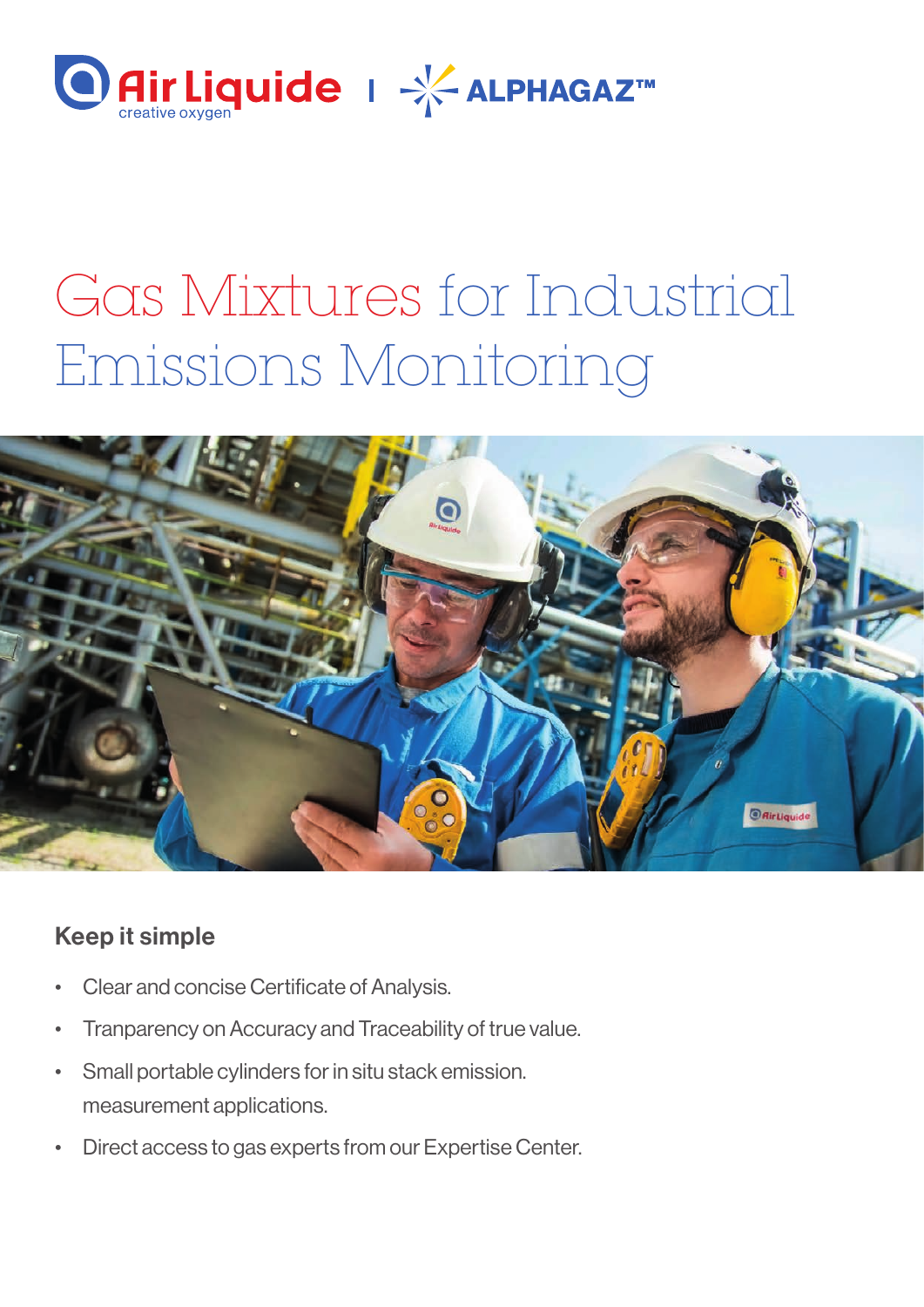# Stack Emissions Monitoring

The Stack Emissions Monitoring market has undergone substantial legislative and quality changes over the past several years and this has resulted in ever increasing pressures on organisations and individuals to deliver products and services to a higher level of acceptance. There is no hiding from the fact that documented guidance and information can be misinterpreted and this has been evident due to the different approaches that have been put into practice.

To further complicate matters the demands on OEM's, Process Operators and Test Houses are quite different, so what meets the requirements of one, is not suitable for the other and this in itself has caused some confusion and has resulted in some instances in the incorrect selection of gases.

Looking specifically at gas mixtures, examples of common terminology frequently used are: Traceability, Accredited Gases & Non Accredited Gases and Uncertainty. But these terms in turn raise a host of frequently asked questions:

### Traceability Uncertainty

- What is traceability?
- What is the interpretation of (Inter) National Standards?
- Are you using traceable gases to comply with your standard?
- When do you need to use traceable gases?

### Accredited & Non Accredited ceability

- RvA (NL), BELAC (B), UKAS (GB), DKD (D) Accredited?
- ISO17025 Accredited?
- ILAC and Mutual Recognition?

- What does the Certificate data actually mean?
- Are you using the lowest uncertainties available?
- Are you confident that you fully understand these terms and they are being applied correctly in your business?
- Choosing the correct gas mixture for your application can be simple!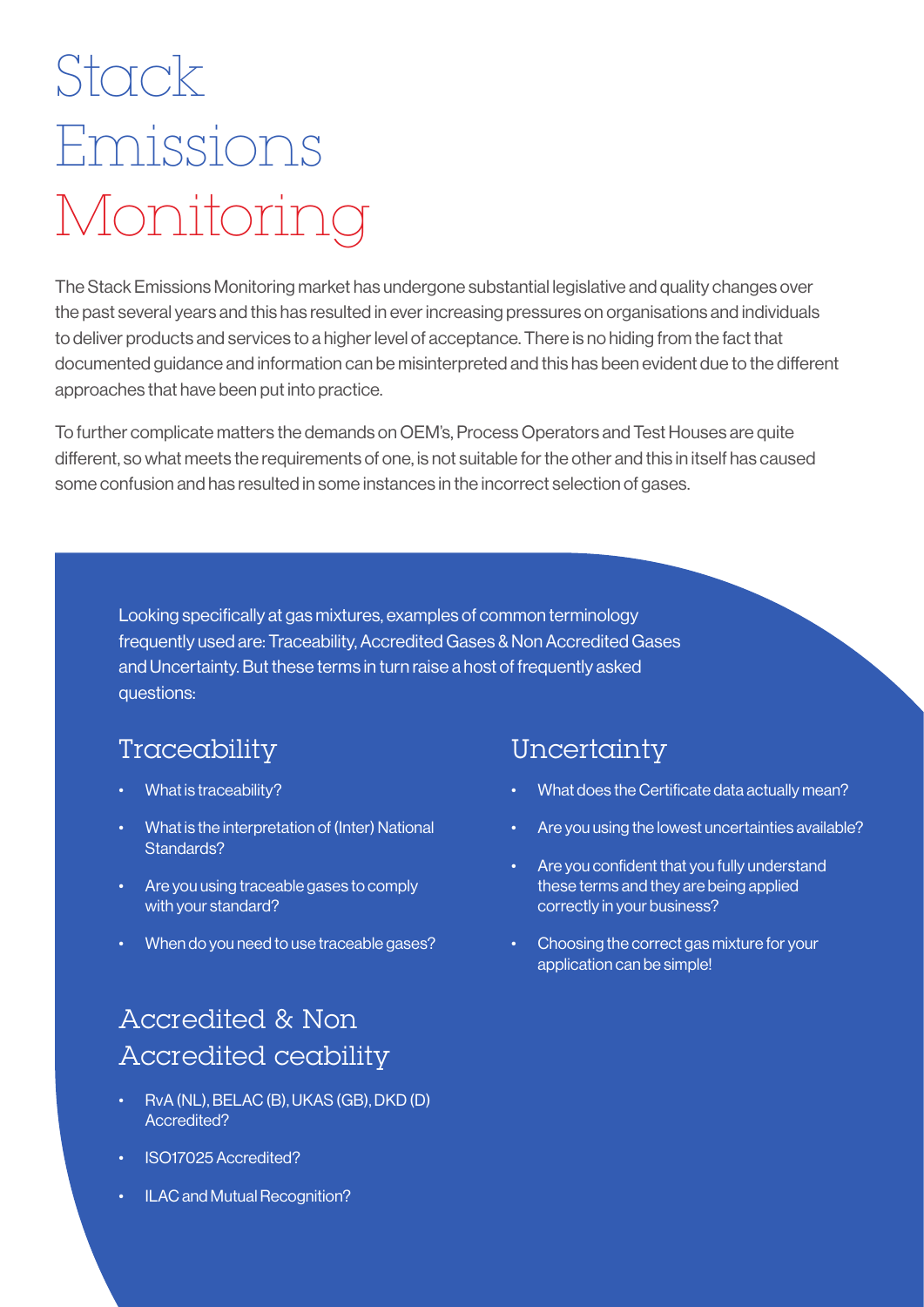## EN14181 Selecting the Correct Gas Mixtures

Below is a guide which will aid you to selecting the correct gas mixture when working in accordance to EN14181.

## Equipment **Manufacturers**

## QAL1

QAL3

### Prior or during the AMS purchasing period

Evaluation of the suitable measurement procedure, with a required measurement uncertainty, in accordance to EN ISO 14956.

### Gas Mixture Requirements for QAL1:

Not required to be Traceable/ISO17025 Accredited, however gas mixtures must be stable and have an uncertainty of ±2%.

### Test Houses

## $QAI.2$

**AST** 

### Validation of the AMS

At least every 5 years for each AMS on site, or after a major change in plant operation or failure/repair of the AMS, conducted by Test Houses accredited to the ISO EN/IEC 17025 performance standard.

### Gas Mixture Requirements for QAL2:

Traceable/ISO17025 Accredited calibration gases. mixtures must be stable and have an uncertainty of ±2%.

### Process **Operators**

### Maintain and demonstrate the quality of the measurement

Weekly checking that the zero and span characteristics are consistent with those determined in the QAL1.

### Gas Mixture Requirements for QAL3:

Not required to be Traceable/ISO17025 Accredited, however gas mixtures must be stable and have an uncertainty of ±2%.

## Annual

## Surveillance Test

(Test Houses)

### Performance of the AMS is still valid and the calibration function remains as previously determined

Every year on the anniversary of the first QAL2 for each AMS on site, conducted by Test Houses accredited to the ISO EN/IEC 17025 performance standard.

#### Gas Mixture Requirements for AST:

Traceable/ISO17025 Accredited calibration gases. mixtures must be stable and have an uncertainty of ±2%.

Compliance monitoring also requires the use of Traceable/ISO17025 Accredited calibration gas mixtures with the use of the Standard Reference Methods (SRMs).

AMS = Automated Measuring Systems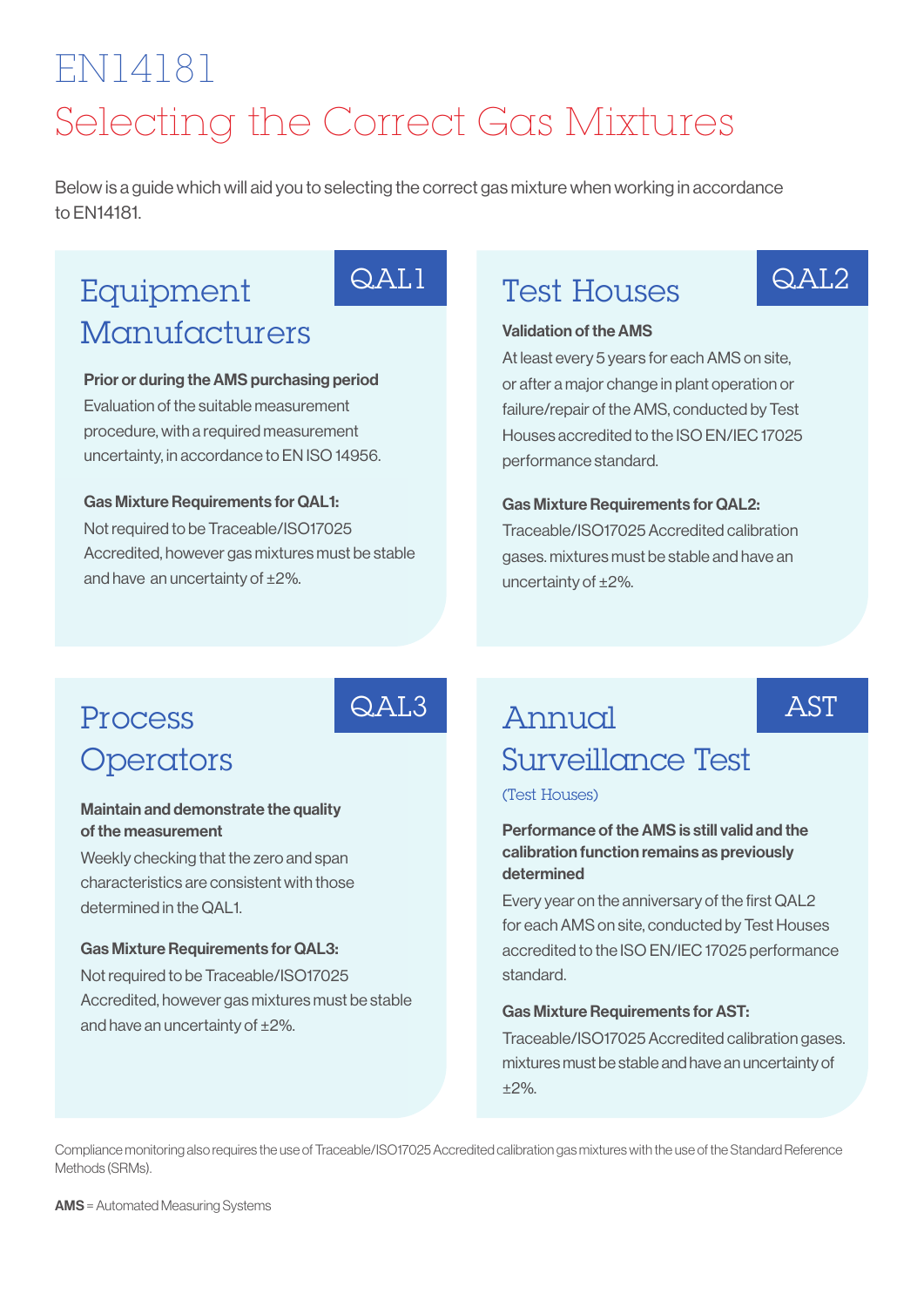# Understanding Traceability

The term 'traceable' has a very specific definition. It means that there is an auditable chain of direct measurements linking the value of the calibration material (in this case the concentration of the calibration gas) back to primary standard gas mixtures and ultimately to the SI units.

| Supplier                      |             | Method                                                                                                                    | Fundamental Metrology Traceability Chain                                                                                                                                                                                                                   | Traceability<br>Hierarchy | <b>EN14181</b><br>Applications |
|-------------------------------|-------------|---------------------------------------------------------------------------------------------------------------------------|------------------------------------------------------------------------------------------------------------------------------------------------------------------------------------------------------------------------------------------------------------|---------------------------|--------------------------------|
|                               |             | <b>ISO-6141</b><br>Gas mixture<br>Preparation                                                                             | Primary Standards<br>• Mass (SI Unit) • Chemical Standards                                                                                                                                                                                                 | Level<br>O                |                                |
| National Metrology Institutes |             | ISO-6141<br>Gas mixture                                                                                                   | Primary Reference Materials (PRM)                                                                                                                                                                                                                          | Level                     |                                |
|                               |             | Preparation<br>ISO-6143<br>Comparison                                                                                     | Prepared gravimetrically by National Metrology<br>Institutes and validated by direct analytical comparison<br>with level-0 Primary Standards. The best available<br>reference material, with the best uncertainty level                                    |                           |                                |
|                               | Air Liquide | <b>ISO-17025</b><br>Calibration                                                                                           | Certified Gas Mixture (CRM)                                                                                                                                                                                                                                |                           |                                |
|                               |             | Laboratory<br>Accreditation<br><b>ISO-6143</b><br>Comparison                                                              | Certified and validated by direct analytical comparison<br>with level-1 Primary Reference Materials under<br>iso-17025 Calibration Laboratory Accreditation<br>with independent assessment of compliance by<br>recognized governmental body under ILC MRA. | Level<br>2                | QAL <sub>2</sub><br><b>AST</b> |
|                               |             | Certificate<br>ISO-6141,<br>ISO Guide 31<br>"Reference materials"<br><b>And Product</b><br>Information<br><b>NEN 2437</b> | Working Reference Material (WRM)                                                                                                                                                                                                                           |                           |                                |
|                               |             |                                                                                                                           | Certified concentration from one independent method<br>- either the blending process or laboratory analysis.<br>Specifications are achieved by the accuracy<br>and traceability of the blending process or<br>the laboratory analysis.                     | Level<br>3                | QAL 1<br>QAL <sub>3</sub>      |
|                               |             |                                                                                                                           | Customer Sample                                                                                                                                                                                                                                            | Level 4                   |                                |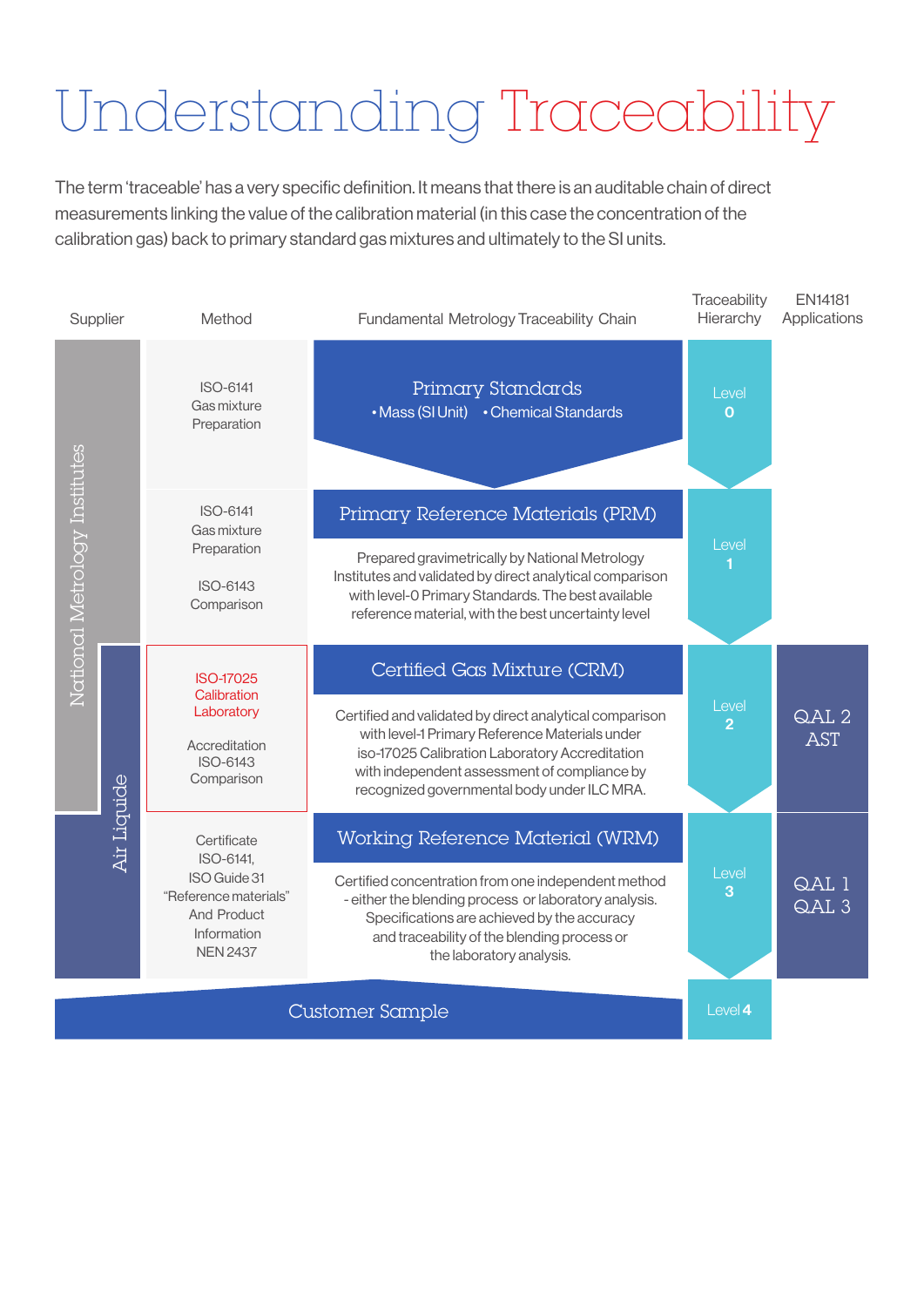This uncertainty measurement is very important with regards to adhering to the standard reference methods (SRMs) whilst conducting QAL2 and AST procedures.

International recognized Accreditation bodies\*, state: "Calibration certificates from accredited laboratories should display the accreditation mark of the relevant accreditation body and all calibration certificates should display a statement of uncertainty (and/or compliance if appropriate)".

Unfortunately there is history of Traceability Claims and these tend to be made by some commercial gas companies. If your gas species analysis application requires Traceability it is important to determine the full traceability capabilities of your gas supplier, don't be misled by the misuse of the term Traceability, it could result in a costly mistake. It is also important to note that Traceable gas standards are referred to as ISO17025 Accredited gas standards.



## ISO17025 Accredited? International Choice

Calibration Gas Mixtures traceable to International Measurement Institutes are accepted by International Recognized Accreditation bodies\* and the Environmental Agencies.

Worldwide, the national accreditation bodies have syndicated in the International Laboratory Accreditation Cooperation (ILAC), whose main objective is the creation of a network of agreements for the mutual recognition of calibration certificates and test reports of accredited laboratories. With a coalescing Europe the mutual recognition of national calibration certificates is essential and enables ISO17025 Accredited organisations a choice of supply. In Europe this is done by Multilateral Agreements (MLA) within the European Co-operation for Accreditation, which in the meantime almost all European accreditation bodies for calibration laboratories belong to.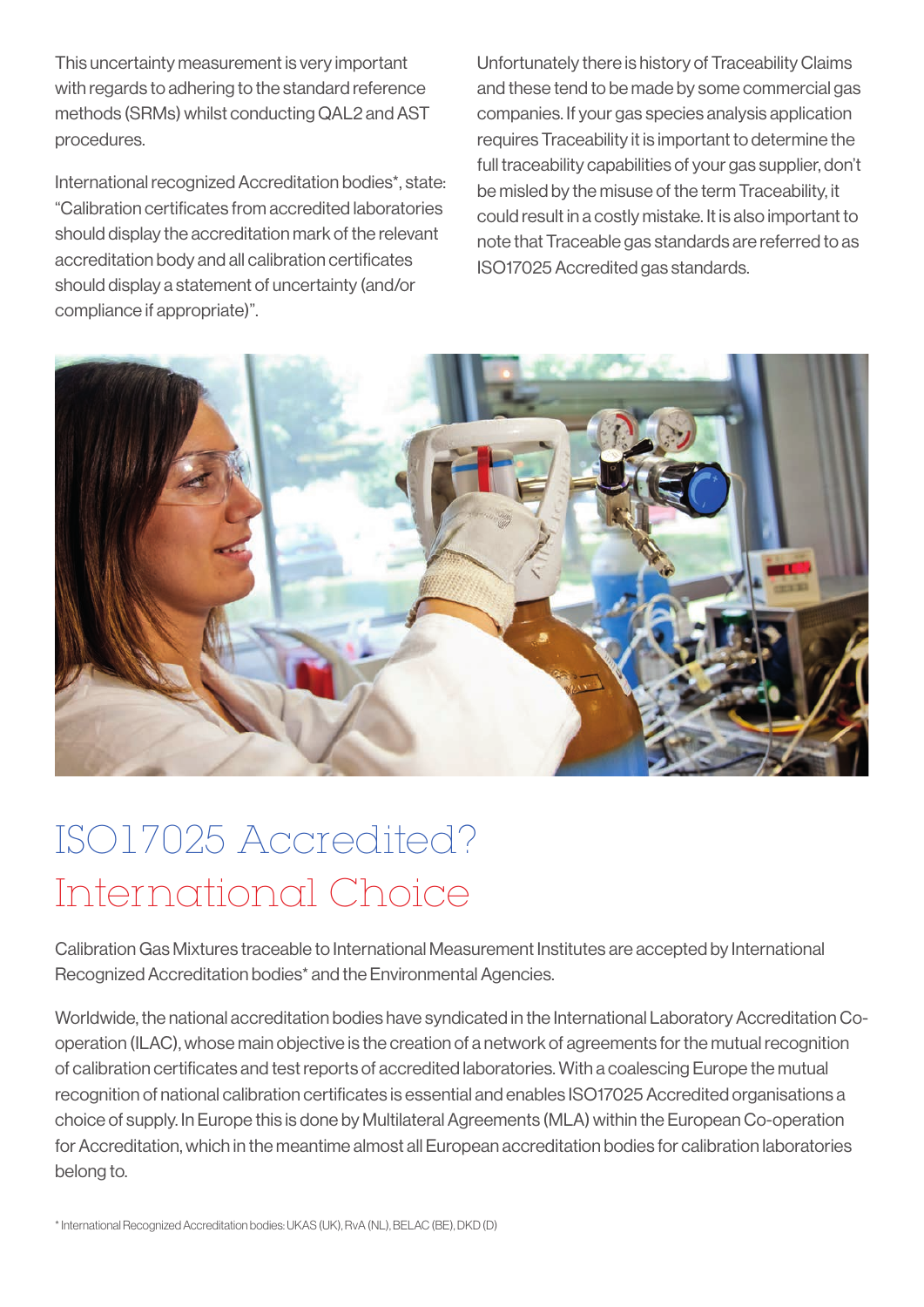## Standard Reference Methods (SRMs)

### Achieving the ±2% uncertainty

"The expanded uncertainty shall be less than ±2%" This statement is common in all of the Standard Reference Methods (SRMs) but how can you ensure both the correct traceability and uncertainty is achieved in accordance to EN14181 Standard?

### Option 1

Traceable/ISO17025 accredited gas mixtures, with an uncertainty of equal to or less than ±2% can be taken to site and used directly to validate the analyser system.

### Option 2

Traceable/ISO17025 Accredited gas mixtures can be used to cross check a non Traceable/ ISO17025 gas mixture, also referred to as a Working Gas Mixture Standard\* or ISO17025 accepted analytical procedure. The total uncertainty of the analytical procedure must demonstrate an uncertainty of equal to or less than ±2%. To achieve this uncertainty the Traceable/ISO17025 Accredited gas mixtures required will have an uncertainty of ±1%. The non Traceable/ISO17025 Accredited gas mixtures can then be used on site for the validation of the analyser. This method of cross checking does not allow the Test House Laboratory to supply an ISO17025 Calibration Certificate for the Working Gas Mixture Standard.

Both of the above options are practiced in the field, but there are a number of factors to consider prior to sourcing the best quality and cost effective solution for your organisation.

- Correct traceability
- Cylinder holdings and rental
- Correct uncertainty
- Time spent performing the cross checking analytical procedure
- Cylinder size
- Stability of the gas mixtures

### Constructing an offer that simplifies choices and gives you the right solution

Air Liquide has further expanded its comprehensive range of ISO17025 accredited calibration gases and non ISO17025 accredited traceable stable binary and multi component mixtures. Our product range offers very low uncertainties, ±1%, a wide band of concentration ranges and a comprehensive choice of gas species.

We are also proud to be able to supply Nitrogen Dioxide in Nitrogen, with an uncertainty of  $\pm$ 1% and provide a certified NO<sub>x</sub> value of your accredited or non-accredited mixture.

For HCl,  $NH<sub>3</sub>$  and HF we can offer a quaranteed stability and bearing in mind the complexity of manufacturing and utilizing this particular gas mixture.

To complete the offer we have the capability to manufacture and supply the VOC Control Gas Mixture, required for annual checking of Flame Ionization Detectors (FIDs).

All gases, whether it is calibration mixtures or pures for analyser operation, can be supplied in a choice of lightweight portable aluminium cylinders or larger cylinders for high gas volume demands. We believe this provides a choice which is unrivaled in the Europe.

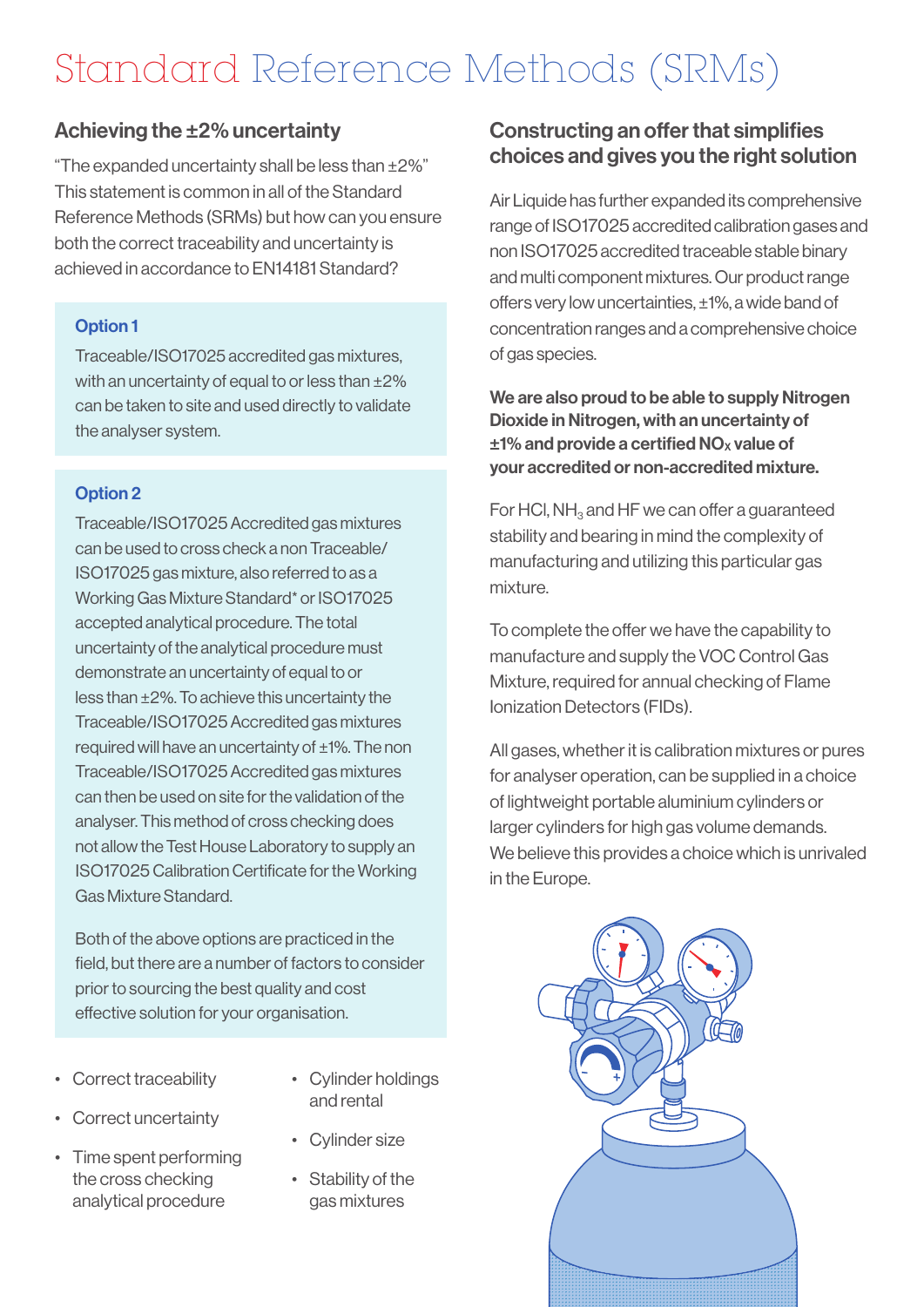## Air Liquide's ISO17025 Scope of Accreditation

| Gas                                                                                      | Matrix                       | Concentration                                                                | Relative<br><b>Uncertainty Range</b><br>(95% level of confidence)       |  |  |  |  |
|------------------------------------------------------------------------------------------|------------------------------|------------------------------------------------------------------------------|-------------------------------------------------------------------------|--|--|--|--|
| <b>Binary Gas Mixtures</b>                                                               |                              |                                                                              |                                                                         |  |  |  |  |
| Carbon Monoxide                                                                          | Nitrogen or Air              | 10 ppm - 20%                                                                 | ±1%                                                                     |  |  |  |  |
| <b>Carbon Dioxide</b>                                                                    | Nitrogen or Air              | 10 ppm - 20%                                                                 | ±1%                                                                     |  |  |  |  |
| Methane                                                                                  | Nitrogen or Air              | 1ppm - 4%                                                                    | ±1%                                                                     |  |  |  |  |
| Propane                                                                                  | Nitrogen or Air              | 1ppm - 3%                                                                    | ±1%                                                                     |  |  |  |  |
| <b>Sulphur Dioxide</b>                                                                   | Nitrogen                     | 20 - 5000 ppm                                                                | ±1%                                                                     |  |  |  |  |
| Nitrogen Dioxide                                                                         | Nitrogen                     | 3 - 1000 ppm                                                                 | ±1%<br>$($ < 100 ppm $\pm$ 2%)                                          |  |  |  |  |
| <b>Nitric Oxide</b>                                                                      | Nitrogen                     | 1-4500 ppm                                                                   | ±1%                                                                     |  |  |  |  |
| Oxygen                                                                                   | Nitrogen                     | $1 - 50%$                                                                    | ±1%                                                                     |  |  |  |  |
| Multi component Mixtures                                                                 |                              |                                                                              |                                                                         |  |  |  |  |
| Carbon Monoxide<br><b>Carbon Dioxide</b><br>Propane<br>Oxygen                            | Nitrogen                     | $0.2 - 5%$<br>$1.5 - 18%$<br>20 - 5000 ppm<br>$1 - 25%$                      | ±1%<br>±1%<br>$+$ /-1% (<1000 ppm $\pm$ 2%)<br>±1%                      |  |  |  |  |
| <b>Carbon Dioxide</b><br>Carbon Monoxide<br><b>Nitric Oxide</b><br><b>Sulfur Dioxide</b> | Nitrogen                     | $1 - 20%$<br>50 ppm to 5000 ppm<br>50 ppm to 4500 ppm<br>100 ppm to 2000 ppm | ±1%<br>±2%<br>±2%<br>$\pm 2\%$                                          |  |  |  |  |
| <b>Carbon Dioxide</b><br>Carbon Monoxide<br><b>Sulfur Dioxide</b><br>Oxygen              | Nitrogen or<br>synthetic air | $1 - 20%$<br>100 ppm to 5000 ppm<br>100 ppm to 1000 ppm<br>$1 - 25%$         | ±1%<br>±2%<br>±2%<br>±2%                                                |  |  |  |  |
| <b>Carbon Dioxide</b><br>Carbon Monoxide<br>Nitric Oxide<br>Propane                      | Nitrogen                     | $1 - 20%$<br>100 ppm to 10%<br>100 ppm to 4500 ppm<br>20 ppm to 1000 ppm     | ±1%<br>$±1\%$ (<500 ppm $±2\%$ )<br>$\pm$ 1% (<500 ppm $\pm$ 2%)<br>±2% |  |  |  |  |
| Nitrogen Dioxide<br>Oxygen                                                               | Nitrogen                     | 10 ppm to 450 ppm<br>$1 - 30%$                                               | ±2%<br>±1%                                                              |  |  |  |  |
| Methane<br>Oxygen                                                                        | Nitrogen                     | 1 ppm to 4%<br>$1 - 25%$                                                     | $±1\%$<br>$\pm 1\%$                                                     |  |  |  |  |